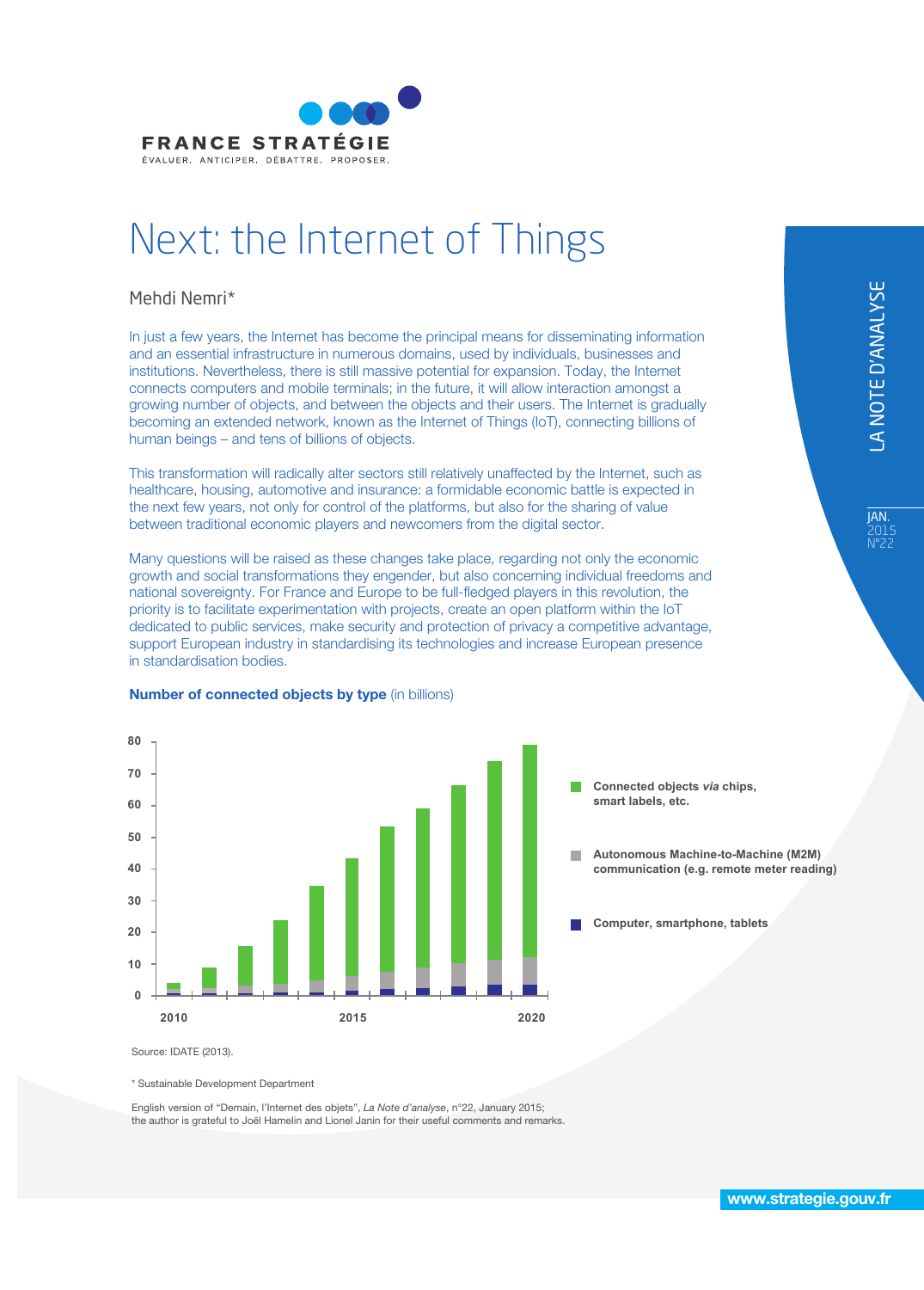## **INTRODUCTION**

The objects (known as "connected", "communicating" or "smart") composing the Internet of Things could number between 50 and 80 billion worldwide by 2020; there are already nearly 15 billion.

The recent development of connected objects for consumers indicates that we have reached a tipping point: in some sectors, "restructuring by use" has allowed digital businesses to capture a growing portion of the added value of a given product or service. This transformation is already underway in the cultural, tourism and audiovisual sectors, and is taking shape in transportation and healthcare. Although France is currently well-positioned in the domain of connected object design, the absence of European digital platforms to support the objects' dissemination and use means that we will soon face issues concerning value sharing, as well as the survival of activities historically based in Europe.

As a follow-up to the study *La dynamique d'Internet, prospective 2030* (The dynamics of the Internet, prospective 2030)1, this *Note d'analyse* provides a panorama of the IoT and shows how this sector is maturing: it is clearly a source of opportunities, but also of uncertainties.

# THE INTERNET OF THINGS: WHAT IS IT?

#### *Interconnected information sensors*

#### **In the professional world**

Logistics and distribution chains were the first to integrate electronic chips in products to ensure traceability and optimise their operations, in particular maintenance activities and energy consumption. Some are even testing the deployment of wireless beacons in stores (*iBeacon*) to transmit personalised information to customers and guide their purchasing process.

More generally, the IoT provides the means for companies to rationalise their internal processes, guiding business strategy with the information collected (e.g. on purchase motivations, customer satisfaction with the service or the customer's path through the store). In the manufacturing sector, "connected factories", known in Germany as "Industry 4.0", in the United States as "Smart Manufacturing" and in France as "L'usine du future" (the factory of the future) will become a benchmark over the next few years.

#### **In the public space**

Several cities (*Songdo* in South Korea, *I-City* in Malaysia) are deploying IoT technologies to meet challenges concerning energy and urban development. In these cities, lighting, traffic, waste collection, air quality and fluid distribution are continuously analysed and optimised. Public services management is designed to be more predictive and automated, leveraging information collected by sensors deployed in public spaces and transmitted to the city's information systems. Urban services also gain efficiency: transport systems run more smoothly, street lighting is optimised and exposure to pollution is reduced.

#### **In private life**

The dissemination of objects in private life is more uncertain. Connected objects are beginning to be part of individuals' daily activities, measuring their health data with "wearable devices", or helping them to better understand their environment - home, car, office, etc. But most people do not presently perceive a significant practical value for these connected objects.

Connected bracelets and watches are a particularly good illustration of this lack of utility, with users quickly deeming them obsolete and abandoning them<sup>2</sup>. Connected objects in the home have also been the subject of initiatives, thus far inconclusive, such as the connected refrigerator. The key will certainly be to make the devices appealing and user-friendly.

#### *A new technological use of objects*

#### **From owning goods to the use of services**

A connected object has greater value: the additional value of the service provided based on the digital connection can exceed the value provided by the unconnected object. This new valorisation logically draws traditional players and service providers closer, to offer services with high technological content, but also to compete for revenue sharing.

Additional services will be offered that bring the user closer to the service provider, resulting in very rapid dissemination *via* network effects. Service providers will be the big winners, as 80% of added value in OECD countries produced in the Information and Communication Technologies sector (ICT) is generated by services<sup>3</sup>.

<sup>1.</sup> Gille L. and Marchandise J.-F. (dir) (2013), *La dynamique d'Internet.* Prospective 2030 (The dynamics of the Internet. Prospective 2030), study carried out for the Commissariat général à la stratégie et à la prospective, Paris, Études, n°1.

<sup>2.</sup> Arthur C. (2014), "Wearables: one-third of consumers abandoning devices", *The Guardian*, 1 April.

<sup>3.</sup> Siné A., Hausswalt P. and Garcin C. (2011), *Le soutien à l'économie numérique et à l'innovation* (Support for the digital economy and innovation), Inspection générale des finances.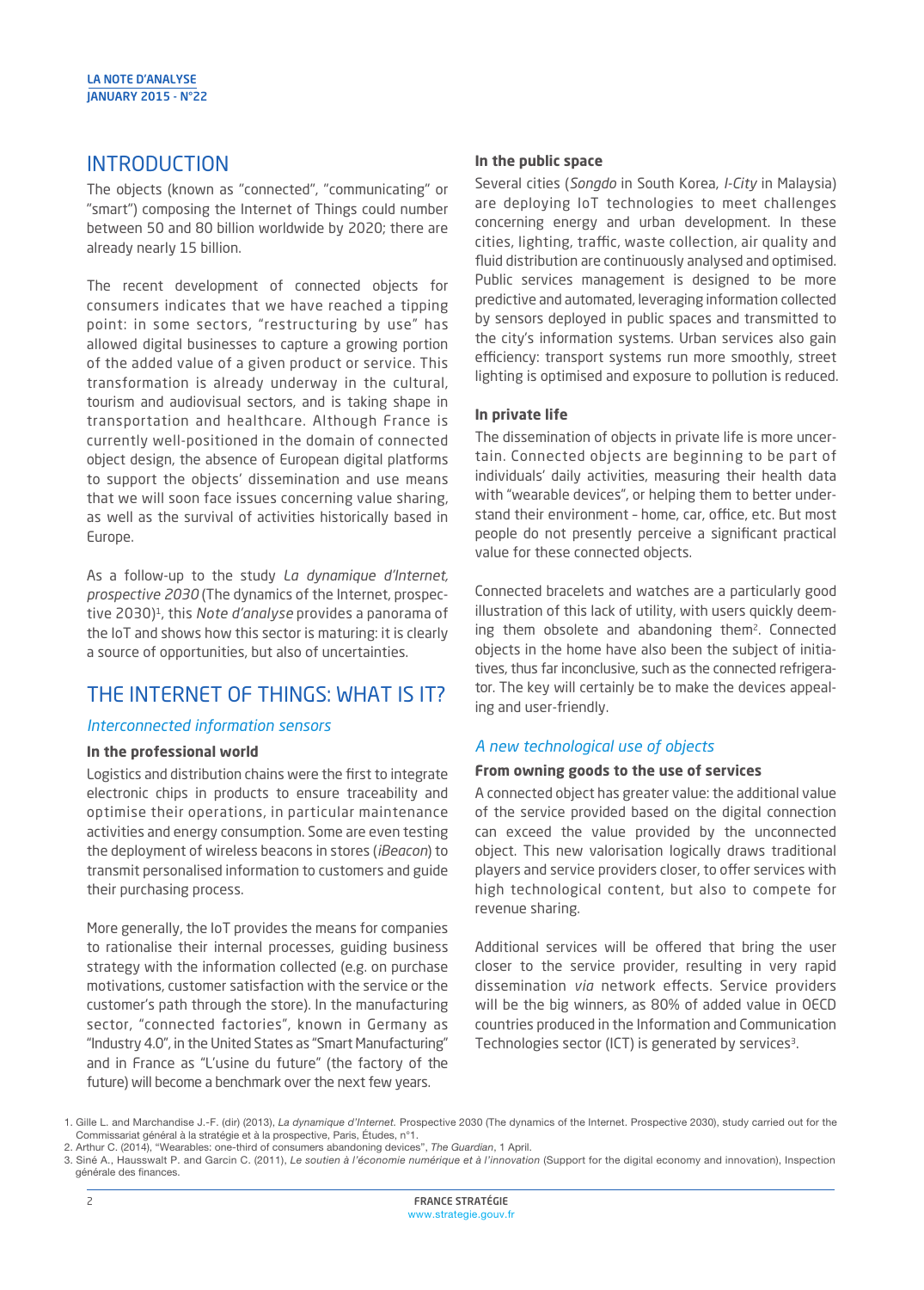

#### **The reorganization around information exchange platforms**

All connected objects are part of a community: a car will interact with surrounding cars, as well as the driver, insurer, mechanic or emergency services. Wearable objects exchange data *via* social networks, as is already the case with the *Jawbone* bracelet.

These platforms will play a key role in structuring the sector because, besides managing data exchanges, they also bring together the players in a connected object community – developers, suppliers, users, managers of services, etc. They thereby provide access to services that can be improved based on user feedback and usage data.

Digital companies like Google are therefore already seeking to develop the platform for the IoT: for cars, with Android *Auto* to give the driver direct access to the services of their Android phone from the dashboard; in wearable devices with *Android Wear* to provide digital services such as e-mail, messaging and social networks; or in *Google Fit* to consult health-related data measured by its objects.

#### **Ten platforms of the future, according to** *L'Usine Nouvelle*

Android Wear: Wearable Google. *This OS\* was designed for "wearable technology," particularly watches and smart clothing.*

Windows 10: *for every kind of screen. Version 10 of Microsoft's OS will be unified for all screens, from PC to connected object and for objects with a visual UI.*

QNX: BlackBerry's new asset. *The Canadian company is attempting a comeback via connected objects, with QNX, acquired in 2010. This solution is already being used in some automobile systems.*

Tizen: Samsung's bid. *This OS, supported by Samsung and Intel, may have a new chance at success following its failure on smartphones. It will equip connected bracelets and TVs.*

Contiki: the king of measurement. *From the Swedish Institute of Computer Science, this open source OS was designed specifically for wireless sensor networks.*

FreeRTOS: the real-time champion. *This open source OS for microcontrollers allows execution of a large number of tasks simultaneously and managing priorities in real-time. It is particularly aimed at objects incorporating several types of sensors.*

TinyOS: for micro-objects. *This OS is well-adapted for miniature systems with very little memory, i.e. basic sensors. However, it is not a real time system and is not scalable.*

VxWorks: flexible and modular. *Designed for embedded computing and robotics, the architecture of this proprietary software from Wind River has been adapted in order to equip varied types of connected objects, in particular objects with a visual UI.*

RIOT: the Linux of connected objects. *Stemming from academic research in France (supported by INRIA) and Germany, it can theoretically run on any type of connected object, with or without a screen.*

LEPTON: small but tough. *This French real-time OS has been used for more than five years in industry. Its designers have made it more flexible in order to equip a wide range of objects, with or without visual UI.*

\* Operating System. Source: S. Arnulf, « Quels OS pour les objets connectés ? » (Which OS for connected objects?), *L'Usine nouvelle* n° 3402, 11 December 2014.

The sector's economic structure reveals one of the strategic risks faced by traditional businesses. The examples of car manufacturers, some of whom chose Google and Apple platforms<sup>4</sup>, and companies such as Withings (specialising in connected objects for healthcare) which have initiated a partnership with Google Fit and Health Kit platforms, indicate that traditional players will select platforms created by players from the digital sector. This gives these players several advantages: they will benefit from additional revenues generated in the sector concerned and access to usage data that will give them an extra competitive edge. This scenario will have the direct consequence of marginalising players who have not opted for their platform.

#### **Data: creator of value**

Data is the key element of some platforms' business models. Analysis of their users' needs by studying the "digital footprint" left by Internet use allows targeting advertisements to users and offering them a service that is not only personalised, but sometimes, also geo-localised. This will be a strategic battleground for the Internet of Things. Knowledge about customers can go a step further if data produced by the objects can be accessed, providing information about the user's habits, preferences and relationships. Major players in the digital sector have already understood the importance of controlling the users' digital

4. However, others, such as Renault and Nissan, have hired Digitas LBi (London) to handle their new global digital platform.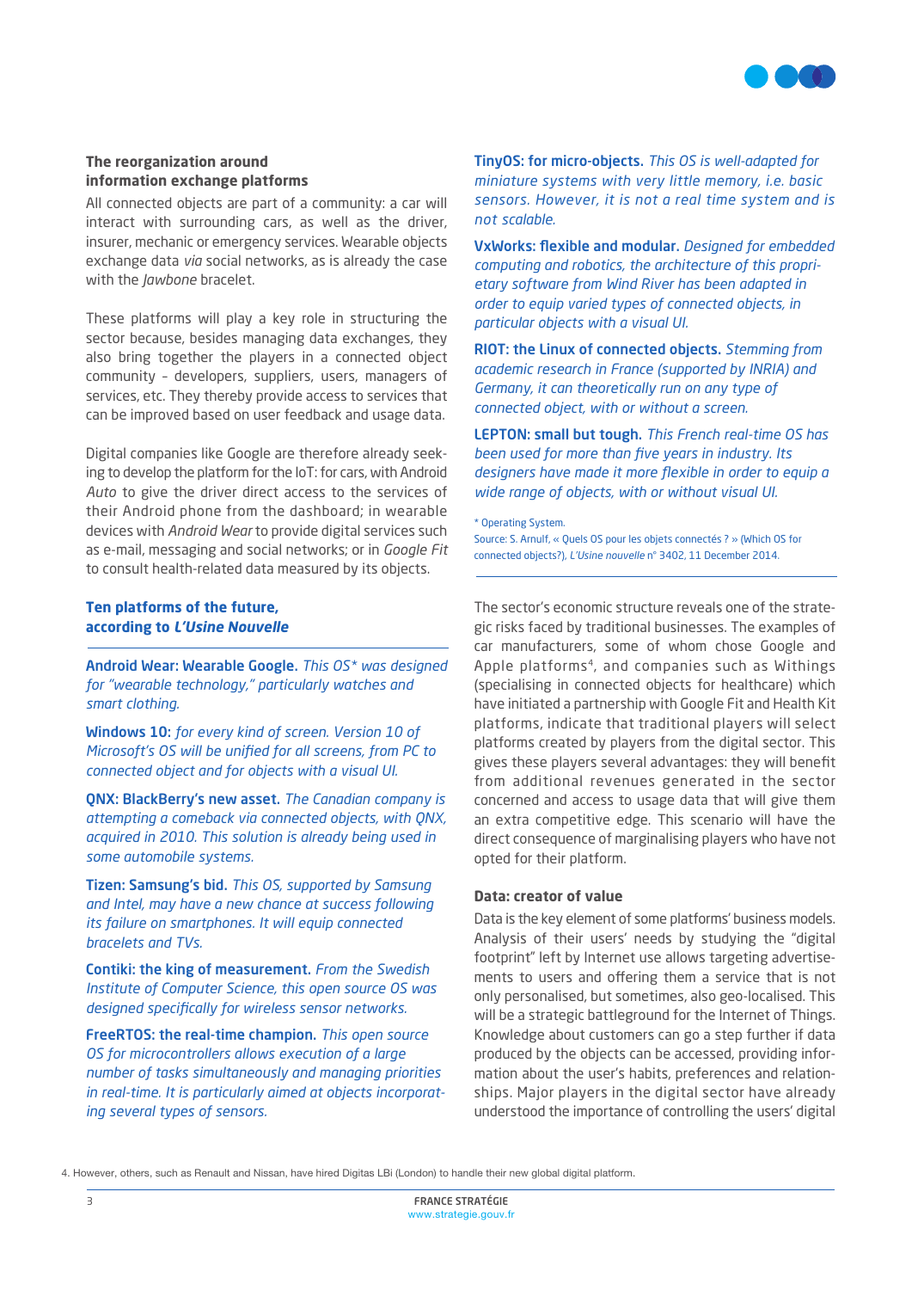footprints and augmenting their volume. Some are now trying to take control of how objects are identified.

#### **The battle over the objects naming standards**

*An object must be identified by another in order to exchange information. Objects are therefore given one or more identifiers. The GS1 System was the first to*  offer object identification technology, seeking to replace *bar codes with RFID tags providing a unique mapping of an object's logistics information to an URL. Major Internet players are also very interested in object naming: Cisco has acquired Evrythng, a British startup*  that offers active digital identities for objects; Google *has announced its Physical Web project to uniquely associate an URL with an object5. Public authorities must control these object naming technologies in order to head off concerns about openness and universal access to services in the Internet of Things.*

### A SECTOR HEADING TOWARDS ECONOMIC MATURITY?

#### *From a technical point of view*

#### **Around smartphones?**

The IoT requires systems that manage the connected objects and analyse their usage. The maturing of the smartphone market will, *a priori*, encourage IoT players to structure themselves around these devices. They already centralise a growing volume of data and services related to digital products, and their graphic UI can control connected objects via dedicated applications.

However, it is not certain that smartphone platforms will be needed as intermediaries. The smartphone will only have this role if the associated ecosystems remain dominant and if the platforms of forthcoming connected objects (watches, glasses, TVs with Internet box, tablets – which are just a further development of smartphones) do not compete by providing ecosystems that are more attractive. Another possibility would be the adaptation and dissemination to the general public of industry-oriented platforms.

#### **Around the** *cloud***,** *Big Data* **and architectures to support connected objects**

The proliferation of heterogeneous connected objects requires growing amounts of computing power for processing data and the use of remote services for storage and content analysis. Technologies like artificial intelligence will therefore be increasingly integrated in information systems<sup>6</sup>.

Another imperative is to guarantee acceptable response time for objects that exchange data with the *cloud*, to avoid slowdowns. The forthcoming 5G standard should allow more dynamic management of resource exchanges and smoother, real-time data transmission modes.

Finally, to interconnect dissimilar objects, architectures that incorporate strong constraints for adaptability, security and latency must be developed. The exchange of data with a very consistent size and format can drive the creation of specific market niches. For example, low-throughput telecom operators like Sigfox and M2oCity have positioned themselves to transport small data packets.

#### **Around interoperable technologies: standardisation**

Standardisation of interoperable technologies promotes wider dissemination of solutions. Several projects are being carried out in this regard, around industrial clusters such as the Allseen Alliance, the Open Interconnect Consortium and the Industrial Internet Consortium, and standards organisations such as ETSI7 and NIST8. *De facto* standardisation strategies are also executed in parallel by major digital players like Apple and Google.

Given the heterogeneity of applications, it is likely that multiple standards will coexist. The lack of major European players presents the risk of standards being imposed that do not respect European ones. This makes it all the more important to have a strong European presence in the forums where standards are discussed and defined.

#### **Around future technologies**

One of the key technologies for the IoT, RFID (Radio Frequency IDentification), demonstrates that the emergence of new technologies sometimes gives rise to a convergence of disciplines that might appear unrelated, such as computer science, biology and medicine. Wireless communication technologies, for the most part still under development, could be incorporated into specific solutions: there are already connected contact lenses that measure glucose in the human body and tattoos that communicate a patient's vital signs. What seemed unthinkable yesterday is possible today: the Cyborg 4.0 project at

<sup>5.</sup> Source: Proximamobile.

<sup>6.</sup> *Ibid.*

<sup>7</sup>*.* European Telecommunications Standards Institute.

*<sup>8.</sup>* National Institute of Standards and Technology.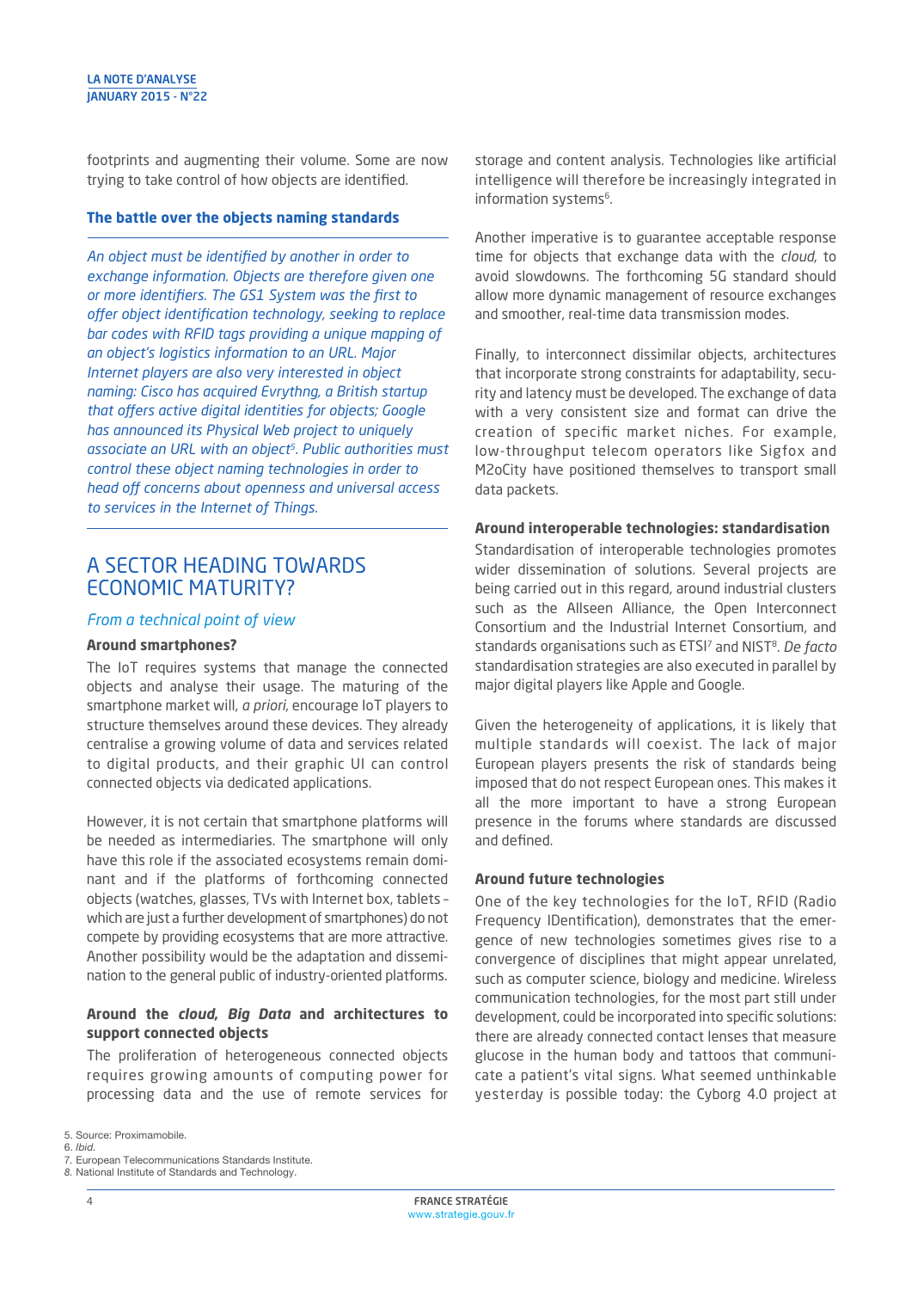

Reading University focuses on communication between humans *via* brain implants. In view of continuing improvements in IoT technologies, society must address the question of what normative technological framework to apply.

#### **A "right to experiment" for innovation in the Internet of Things?**

*One way to promote innovative companies' development would be to allow them to rapidly test their project under real conditions to evaluate its limits concerning security, respect for privacy and, more generally, the limits of the solution. To this end, they would operate, in a temporary and supervised manner, outside of constraints imposed by regulations. A specific regulatory framework for this experimental phase would be defined and inserted in the existing legislation, providing exceptions within precise limits for certain innovative companies.*

#### *From a social point of view*

#### **Rethinking mobility**

The smartphone boom has made digital services available to users in any location, rather than solely from their desktop. This transformation, associated with the development of the IoT, should lead to the emergence of a vast number of new services.

Auto manufacturers (or other players) should offer support and monitoring services based on connectivity; this could eventually develop into automated driving<sup>9</sup>.

#### **Revamped Health Management?**

Some objects (e.g. scales, pedometers, bracelets, watches), once connected, will allow us to better understand our habits. Combined with software specialised in genetic code analysis, such as *Pathway Genomics* and *23andMe*, they will help to provide detailed knowledge of people's health without recourse to a specialist.

Using sensors, a doctor will be able to remotely monitor a patient's health, make a diagnosis and provide care. The interconnection of domestic objects will also allow improved comfort and quality of life for dependent persons at home. These developments will all call into question the organisation of healthcare and the role of health professionals (e.g. doctors, pharmacists).

#### **A redefinition of the foundations of insurance**

Detailed and continuous monitoring of an individual's behaviour by sensors will give rise to a radical paradigm shift for the insurance industry: the insured party will pay to cover an individualised risk, based on his behaviour. Much more than today, insurers could reward good behaviour or penalise bad behaviour. One could even imagine insured parties renegotiating their premium if they consider their behaviour to be trustworthy. Insurers will rethink their model, forging closer ties with producers of connected objects that will give them access to data. Some actual examples foreshadow this scenario: AXA offers insurance called "e-Modulango" whose conditions allow clients to benefit from the Withings Pulse vital signs monitor; TomTom offers insurance in partnership with Motaquote, a British insurance company, with a premium based on driver behaviour.

#### **Protection of privacy and security of transmissions**

The use of objects that are increasingly capable of collecting personal data increases the risk of infringing personal privacy and security<sup>10</sup>. If broad use of such devices plunges society towards an Orwellian nightmare characterised by constant monitoring of individuals' activities, the gravity of this situation could lead people to reject the deployment of these technologies.

The arrival of connected objects is already generating fears of weakened protection for personal data, as shown by a Havas Media study (January 2014), with particularly resounding repercussions from revelations about monitoring carried out by the US National Security Agency. In a context where broadened network connectivity places every digital device under the threat of new forms of cyberattacks, we must strengthen and reaffirm people's rights and develop technologies that will respect those rights.

#### *From an economic point of view*

#### **New management models**

Services related to connected objects require contemporary economic logic to be re-examined. Traditional businesses must adopt a more horizontal structure to promote information dissemination and the taking of personal initiatives. They must also increase investments in innovation and in deployment of IT tools. Digital solutions require a very flexible organisation that responds quickly to the changing needs of the user.

 <sup>9.</sup> *Série Robotique – 1 – Les révolutions en chaîne de la voiture sans conducteur (Robotics Series – 1 – The series of revolutions concerning driverless cars),*  19 June 2014, Paris Tech.

<sup>10.</sup> See the opinion of the European Data Protection Authorities (G29) on the Internet of Things, adopted on 16 and 17 September 2014.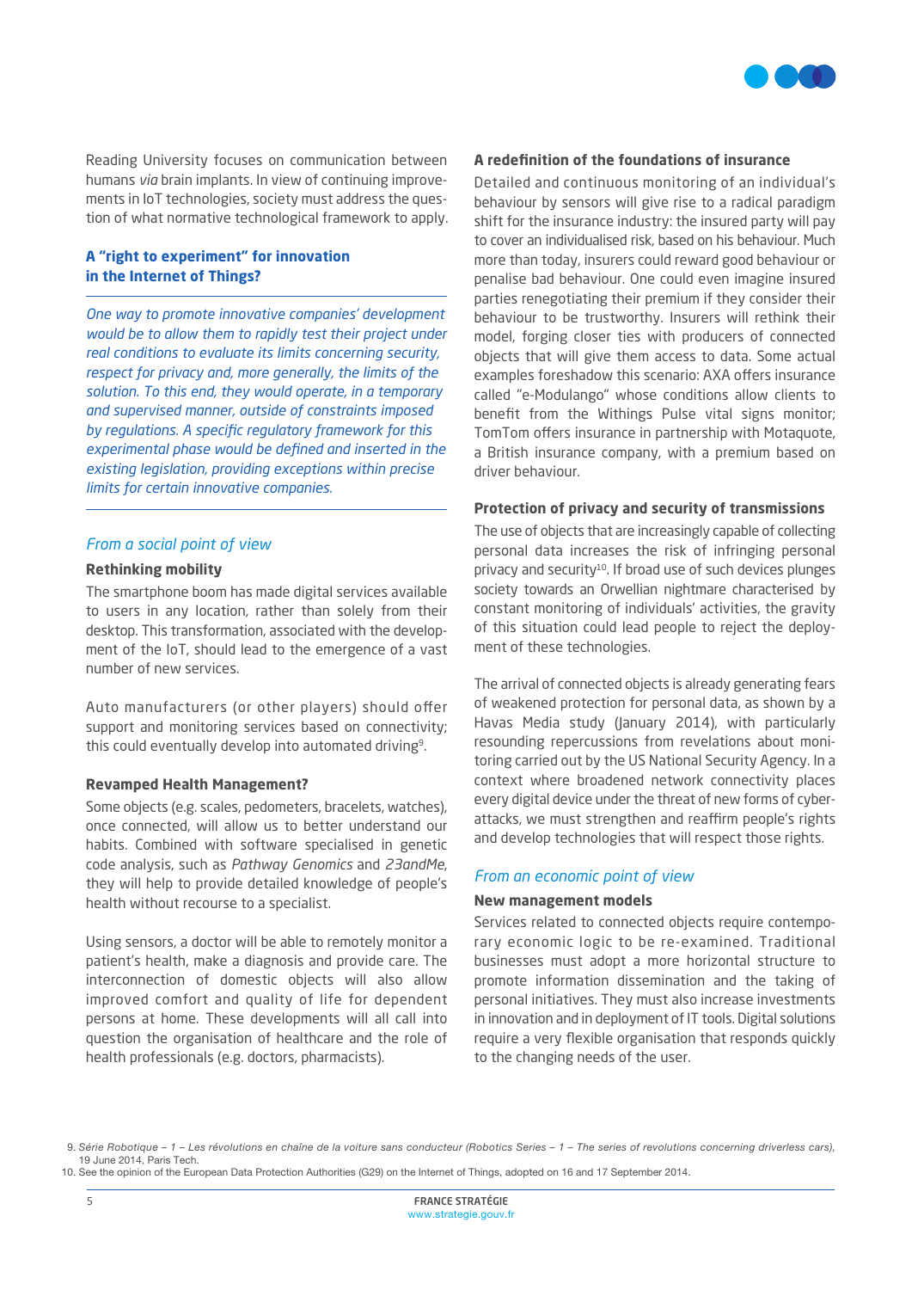Companies that fail to adapt their production and organisational models to these transformations will see the value generated by their activities decrease, perhaps to zero. These new models will show strong similarities to those for the current digital economy, in particular based on the valuation of analysed data and the sale of additional applications or services in order to create a link with the user.

#### **Capturing value with platforms**

The emergence of digital platforms available to any economic player will profoundly disrupt established business models and massively redefine the value chains. The arrival of new players – telecom operators, technology SMEs and leaders in the digital sector – will drive traditional players to develop their own applications, with the risk of being marginalised, or to form closer ties with these players and benefit from the existing ecosystem. Orange (a major French telecommunications firm) demonstrated its understanding of this challenge by announcing, in 2014, the launch of its *Datavenue* platform for connected objects. States must also position themselves in the midst of these developments.

#### **An open platform, dedicated to public services**

*Public services should be major users of the IoT, in particular the healthcare sector and the day-to-day urban management. Production of applications and data collection will likely be decentralised, under the responsibility of the cities or services concerned. To benefit from these innovative projects, while preventing duplication*  of effort and mutual incompatibilities, applications that *are developed, as well as data, must be organised around open platforms, and access must be given to other public authorities. An example of this sharing is the certification of applications that respect standards for protection of personal data and security. This "app store" for public services would also provide access to this large customer base for businesses that produce outstanding products.*

#### **How is France positioned?**

Numerous French startups and SMEs producing connected objects, such as Netatmo, Parrot and Withings, as well as operators like SigFox, have already gained international recognition. Of the ten best-selling connectable objects for iPhones in the App Store, four are French, and several French connected objects won awards at the Consumer Electronics Show (CES) in 2014, but international competition appears tough. Bpifrance is the leading investor in French companies producing connected objects, with €82 million already invested in 43 connected objects. On 12 September 2013, connected objects were singled out as one of 34 industrial priorities by the Ministère du redressement productif (French ministry for industrial recovery). Six actions were approved in June 2014, including one to create a "connected city" in Angers.

However, the European Union lacks a true industrial vision; the IoT was first discussed at the *Internet of the Future* ministerial conference held in Nice in 2008. The European Commission published a communication in 2009 designating the sector as a "*vital resource for the economy and society*" and proposing a right to "chip silence" that would allow users to disconnect their objects from the network. Nevertheless, this communication did not give rise to any significant action except a public consultation on the governance of the IoT in 2012, whose results were published in early 2013<sup>11</sup>. Since 2008, €70 million have been invested to fund more than 50 research projects<sup>12</sup>. However, standardisation structures remain too administrative and unresponsive; SMEs are poorly represented. Participation in the standardisation process imposes significant costs on businesses. This hinders small players in favour of large groups.

#### **International comparisons**

#### The United States

*US startups, such as Fitbit and Jawbone, specialising in connected wristbands, are already major producers of connected objects. GAFAM\* position themselves as platforms, with a strategy combining external growth and adaptation of their digital technology; traditional Internet companies like Cisco, IBM and Intel are investing in the sector through partnerships.*

*The US government addressed this subject when issues of security and privacy were raised by the FTC13. This concerns Cyber-Physical Systems (CPS), thus broadening the scope of the question from the interconnection of objects to that of their control. For now, few government-financed projects have produced significant results. In December 2013, the NIST (National Institute of Standards and Technology) launched the "SmartAmerica Challenge" with \$500 million in funding in order to "accelerate advances in [CPS] by providing a venue for innovators to present concepts for interconnected CPS technology, programs, and test beds [...]." ".*

11. Conclusions of the Internet of Things public consultation.

12. Figures from 2013. See: Fidler M. (2013), *Ubiquity, Interrupted? European Governance of the Internet of Things as an Emerging Technology*, Stanford University, July. 13. Federal Trade Commission, Chairwoman Edith Ramirez (2014), *Protecting Consumer Privacy in a Big Data Age*, The Media Institute, Washington DC, May.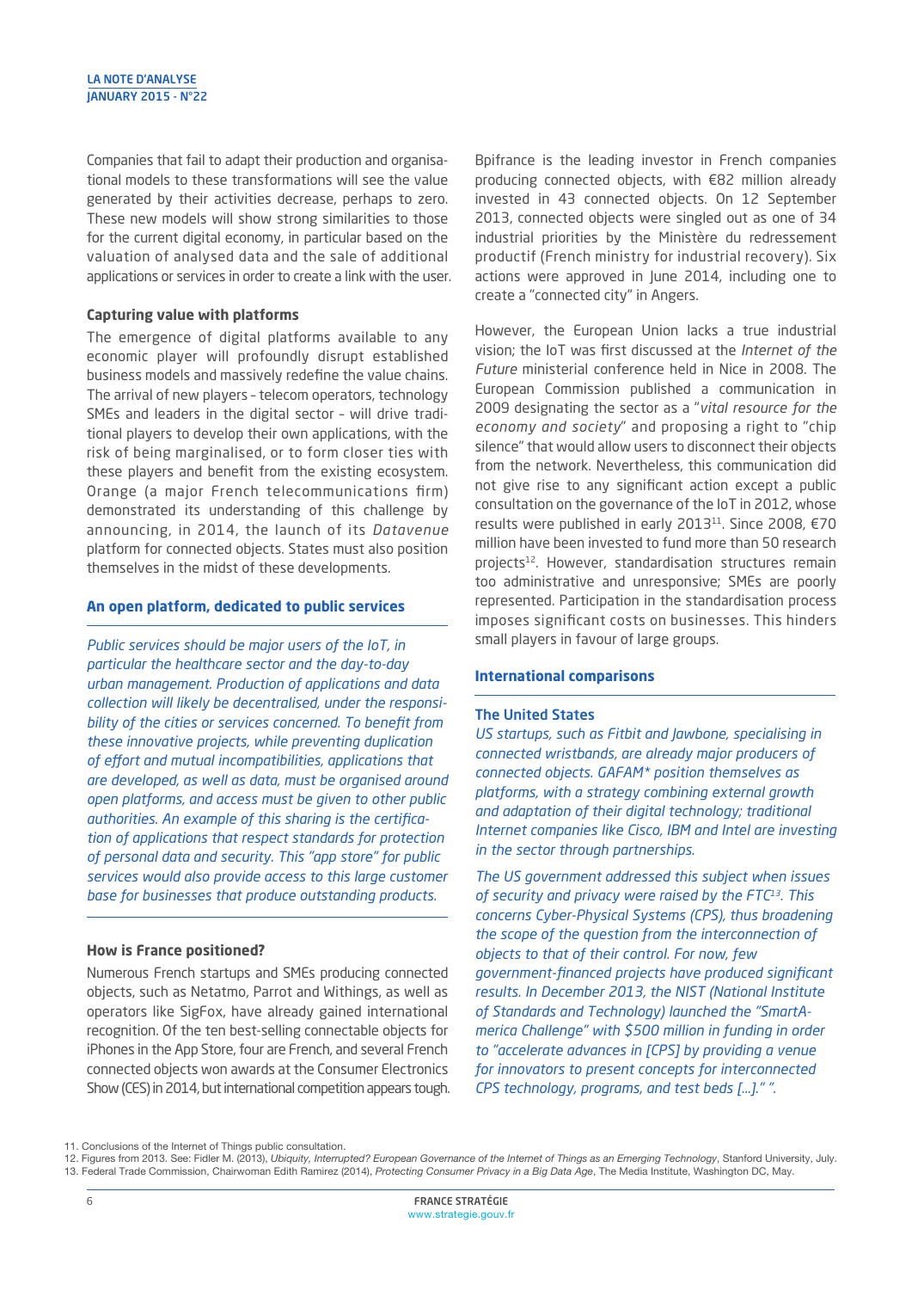

#### China

*In 2009, Prime Minister Wen Jiabao delivered a speech in the city of Wuxi calling for rapid development of the sector and for a proactive policy to position China amongst the global leaders for the IoT. This city now boasts 1,000 companies with 100,000 employees, generating €10 billion in annual sales. Wuxi is the site of nearly 40 production centres and collaborates with the army and the National Development and Reform* 

*Commission (NDRC), the national planning agency responsible for the implementation of China's economic policy. The Internet of Things has been included in China's 12th Five Year Plan (2011-2015) as one of seven strategic areas for priority development.*

\* Google, Amazon, Facebook, Apple and Microsoft

## **CONCLUSION**

We are far from being able to predict the precise form that the IoT sector will take. Convergence with nanotechnology, biotechnology, artificial intelligence and robotics will have a significant impact on its development. Numerous French SMEs, some supported by public authorities, seek to take a leading position. However, considerable financial resources are being mobilised in the United States and China.

Many actions are already underway in France: the government's "Plan objets connectés", its industrial strategy; competitiveness clusters; better access to funding for startups; promotion of the *French Tech* quality label for French high-tech businesses; improved coordination of government information systems and management of public data. These actions must be strengthened, coordinated – to get past the "silo mentality" – and extended at European level to ensure the development of an open, interoperable Internet of Things that addresses issues of personal data protection and security.

Keywords: Internet of Things, IoT, connected object, digital, platform